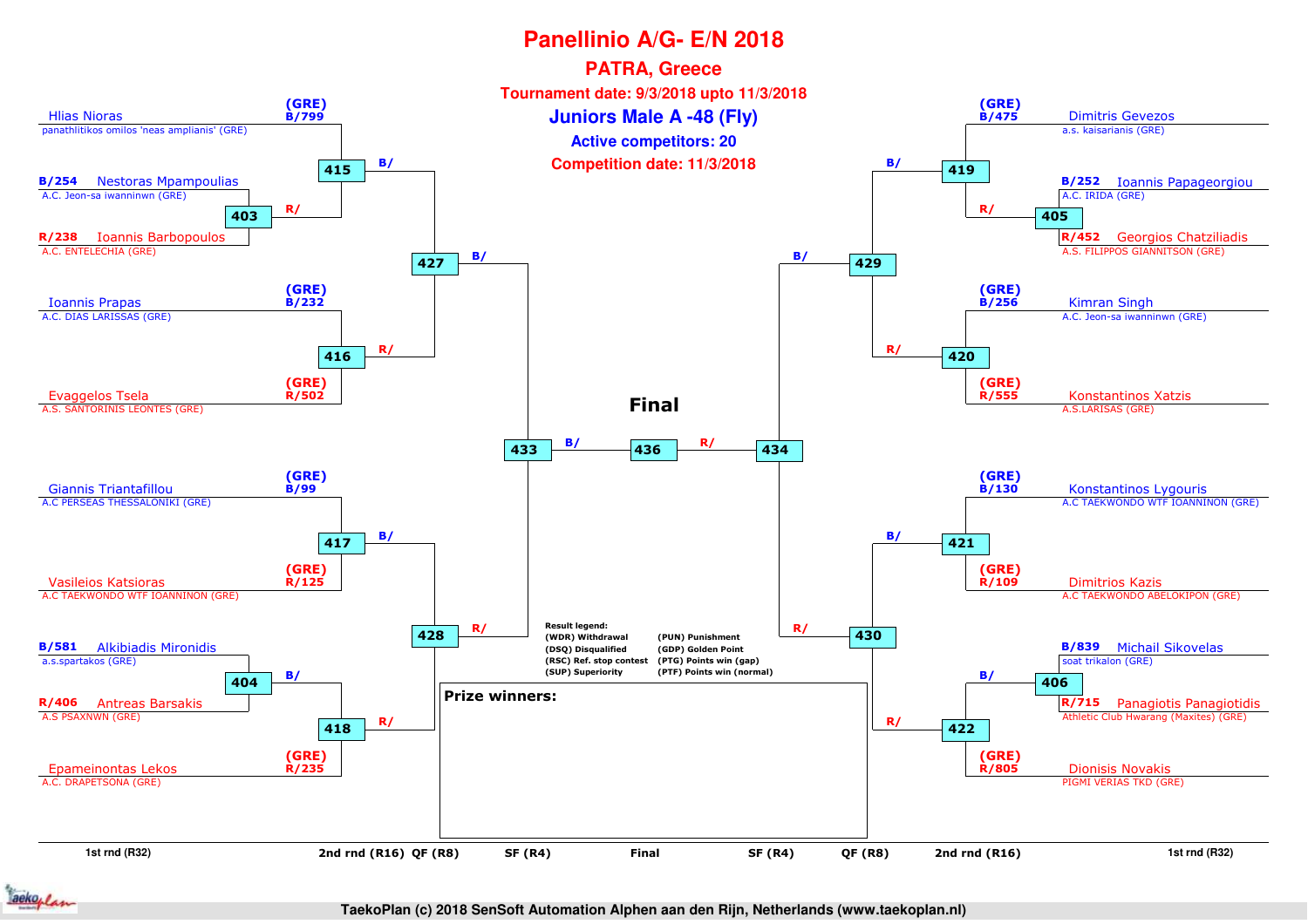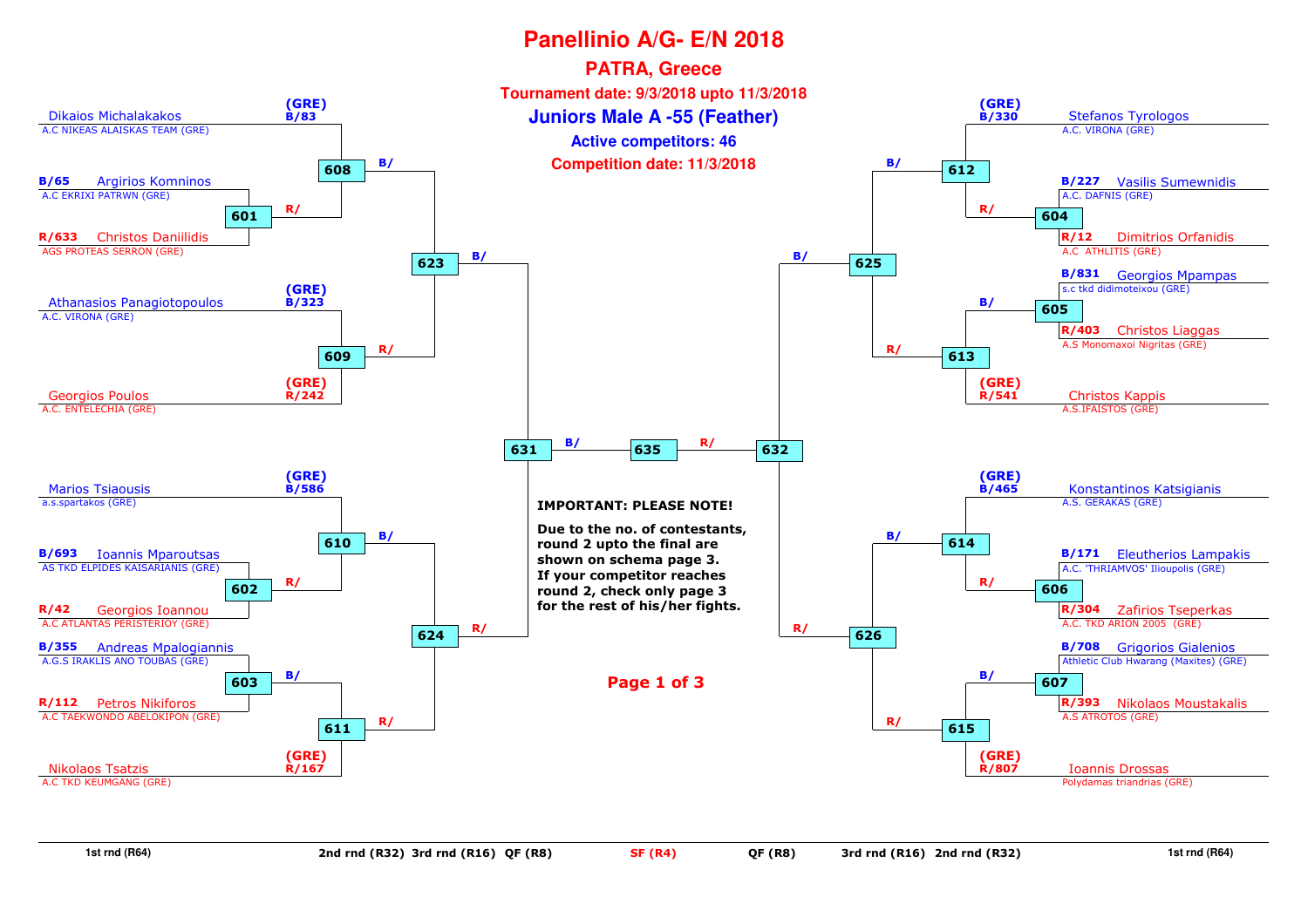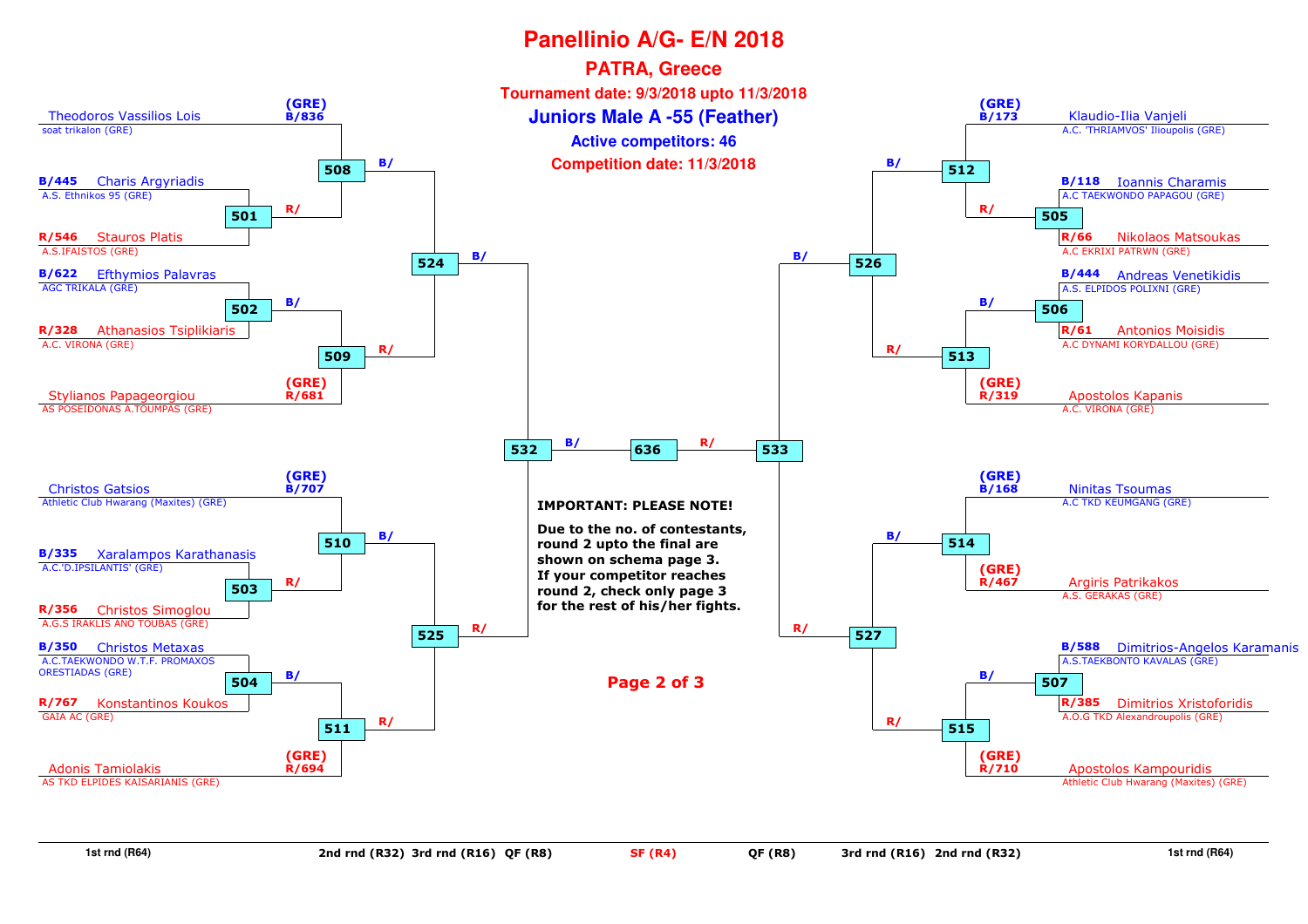

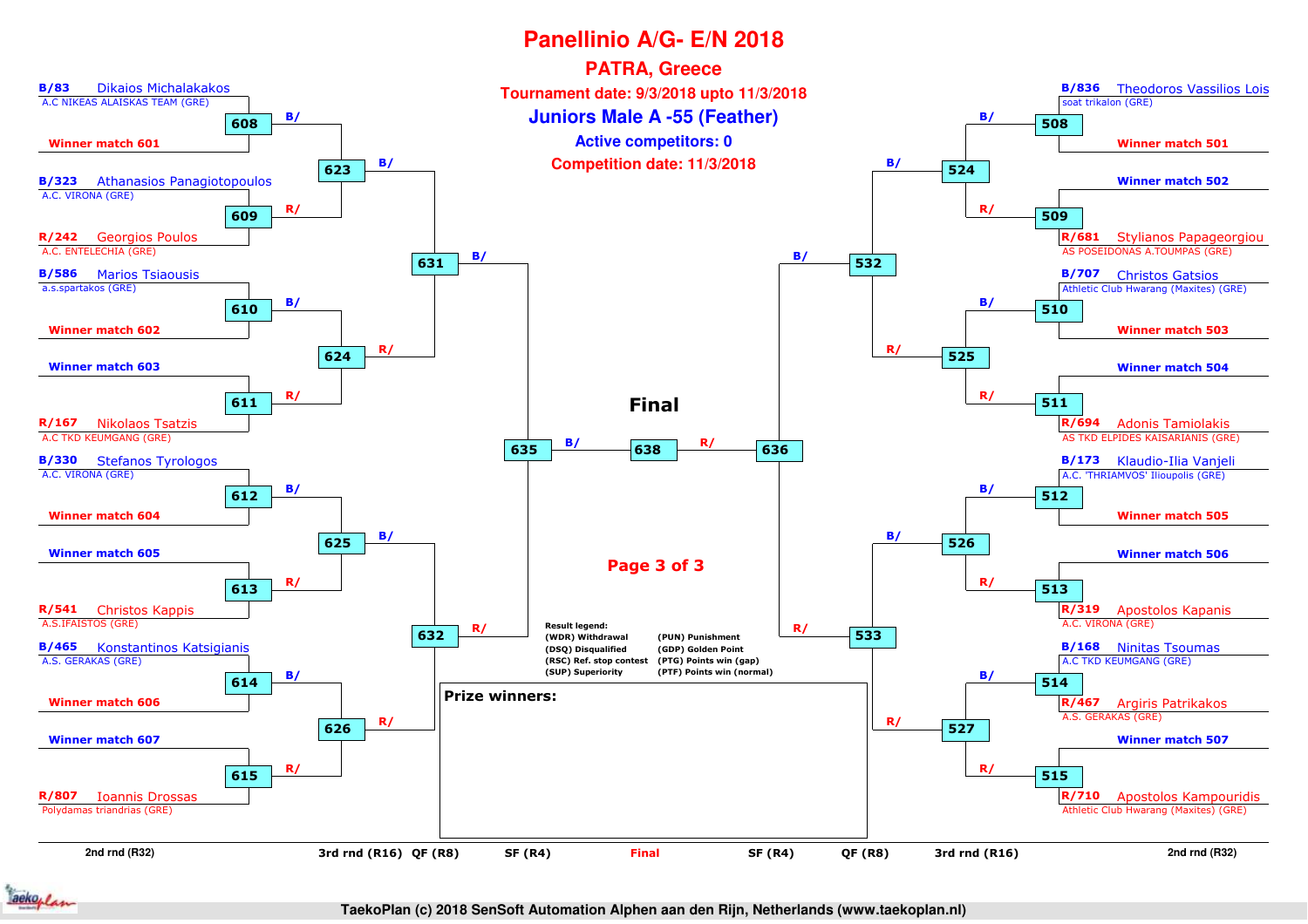

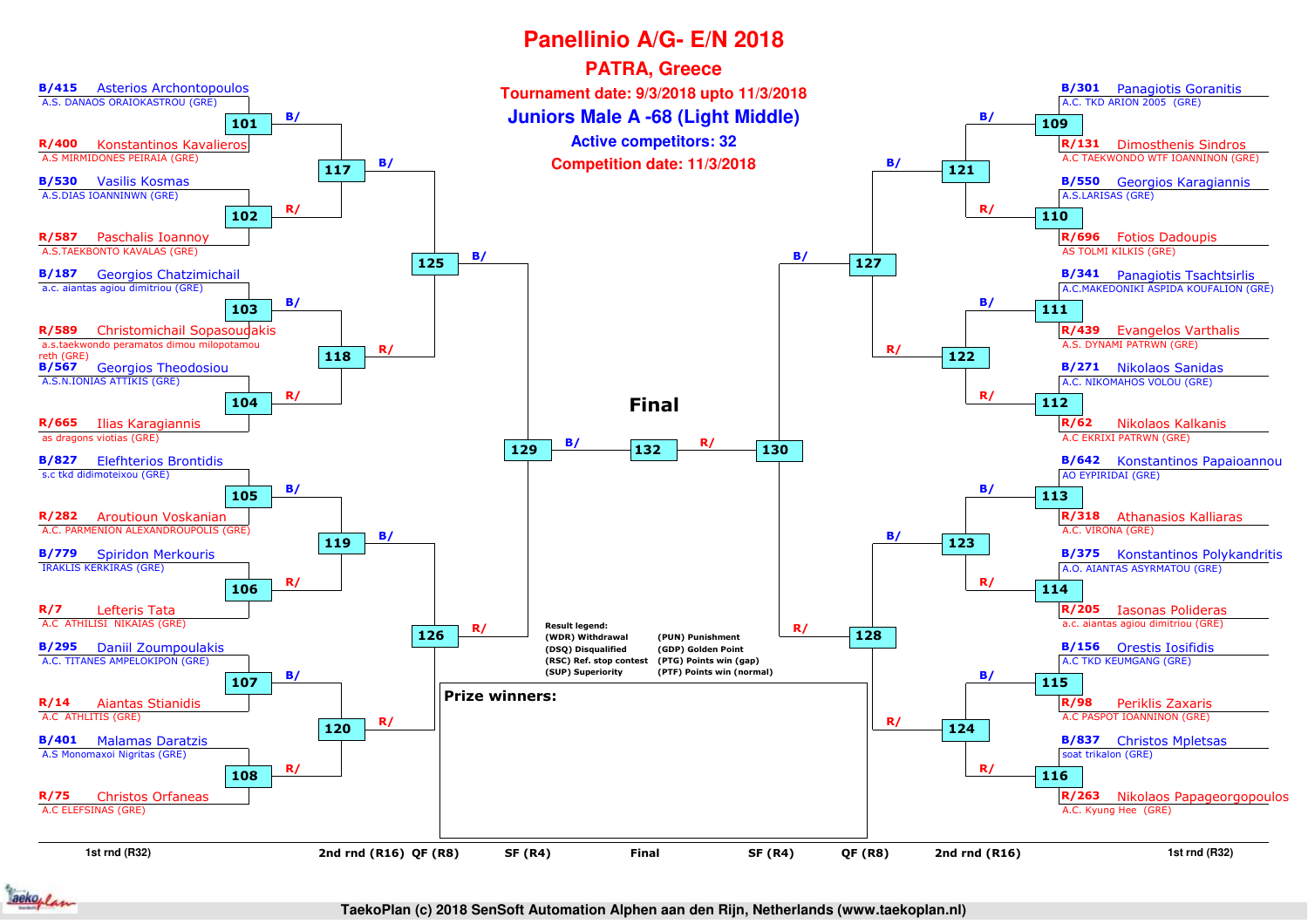**PATRA, Greece**

**Tournament date: 9/3/2018 upto 11/3/2018**

**Juniors Male A -78 (Light Heavy)**

**Active competitors: 16**

**Competition date: 11/3/2018**





**TaekoPlan (c) 2018 SenSoft Automation Alphen aan den Rijn, Netherlands (www.taekoplan.nl)**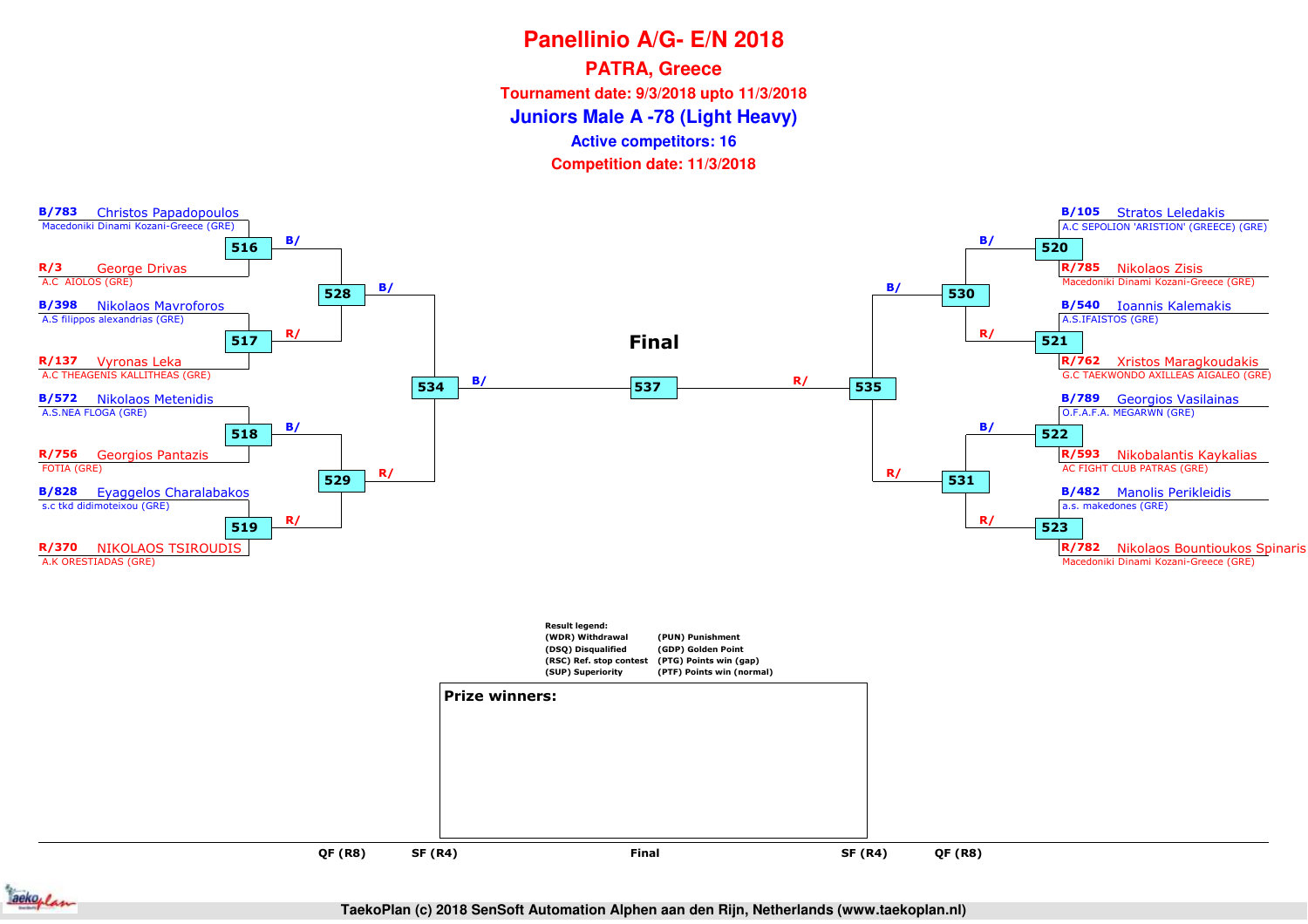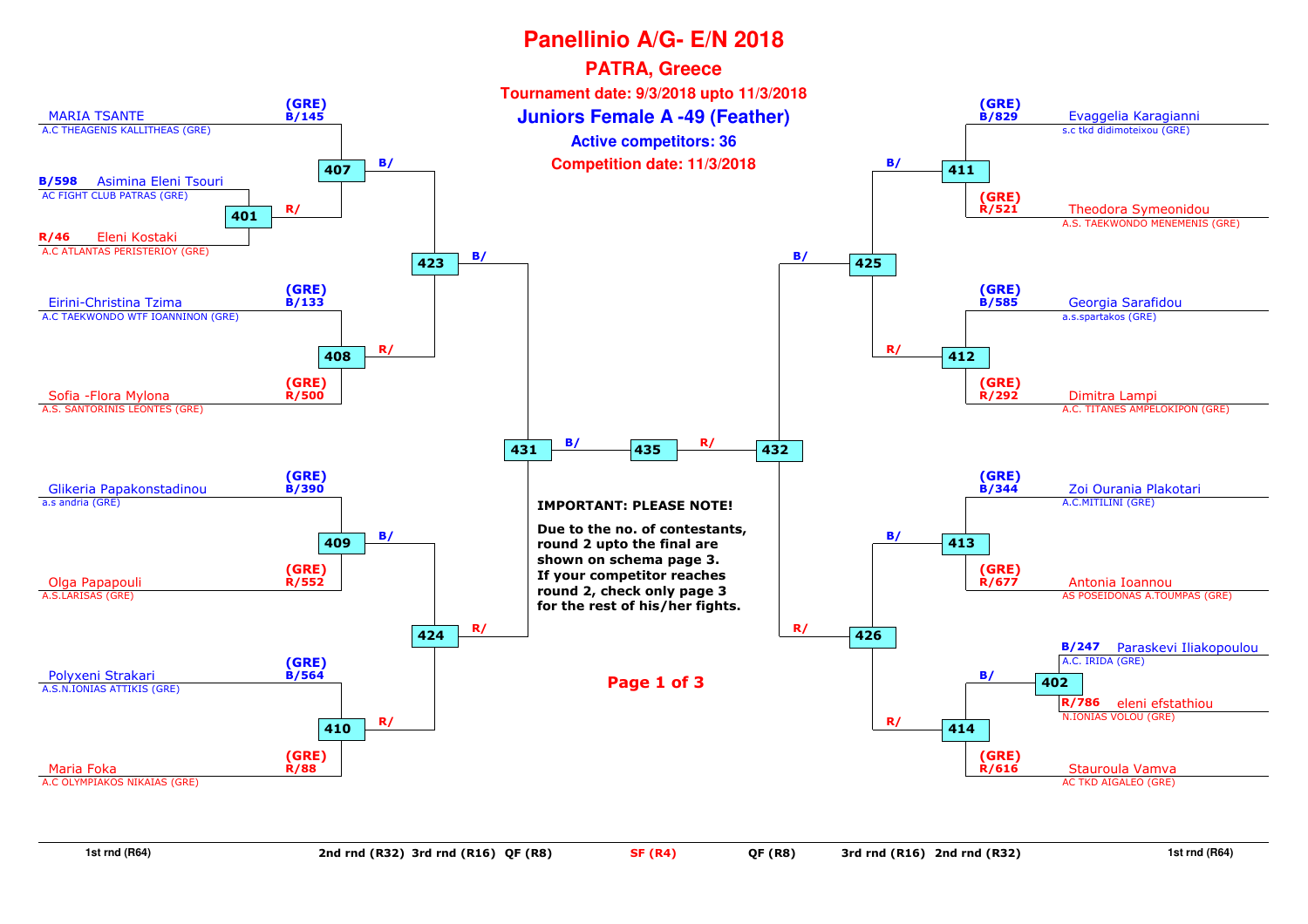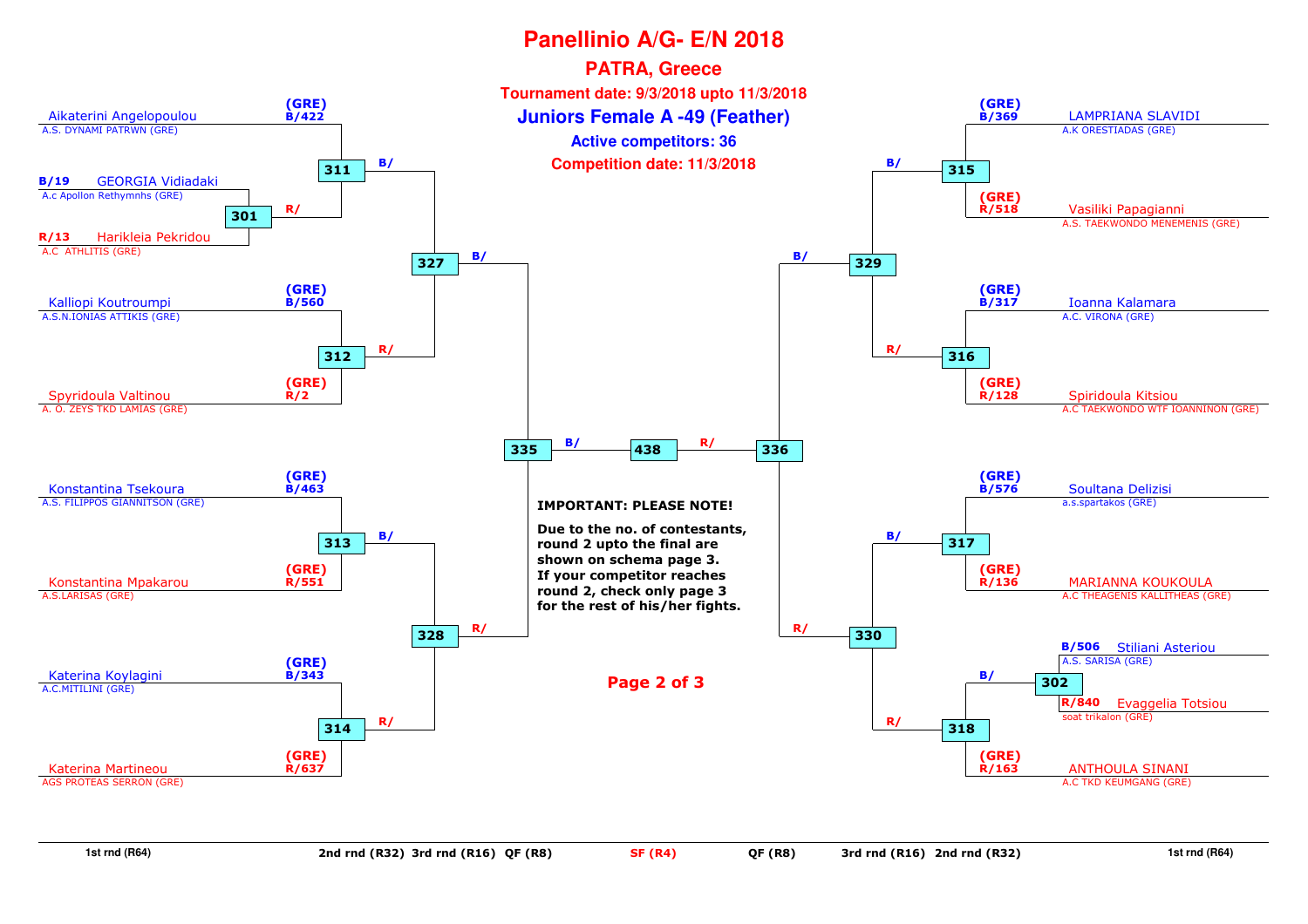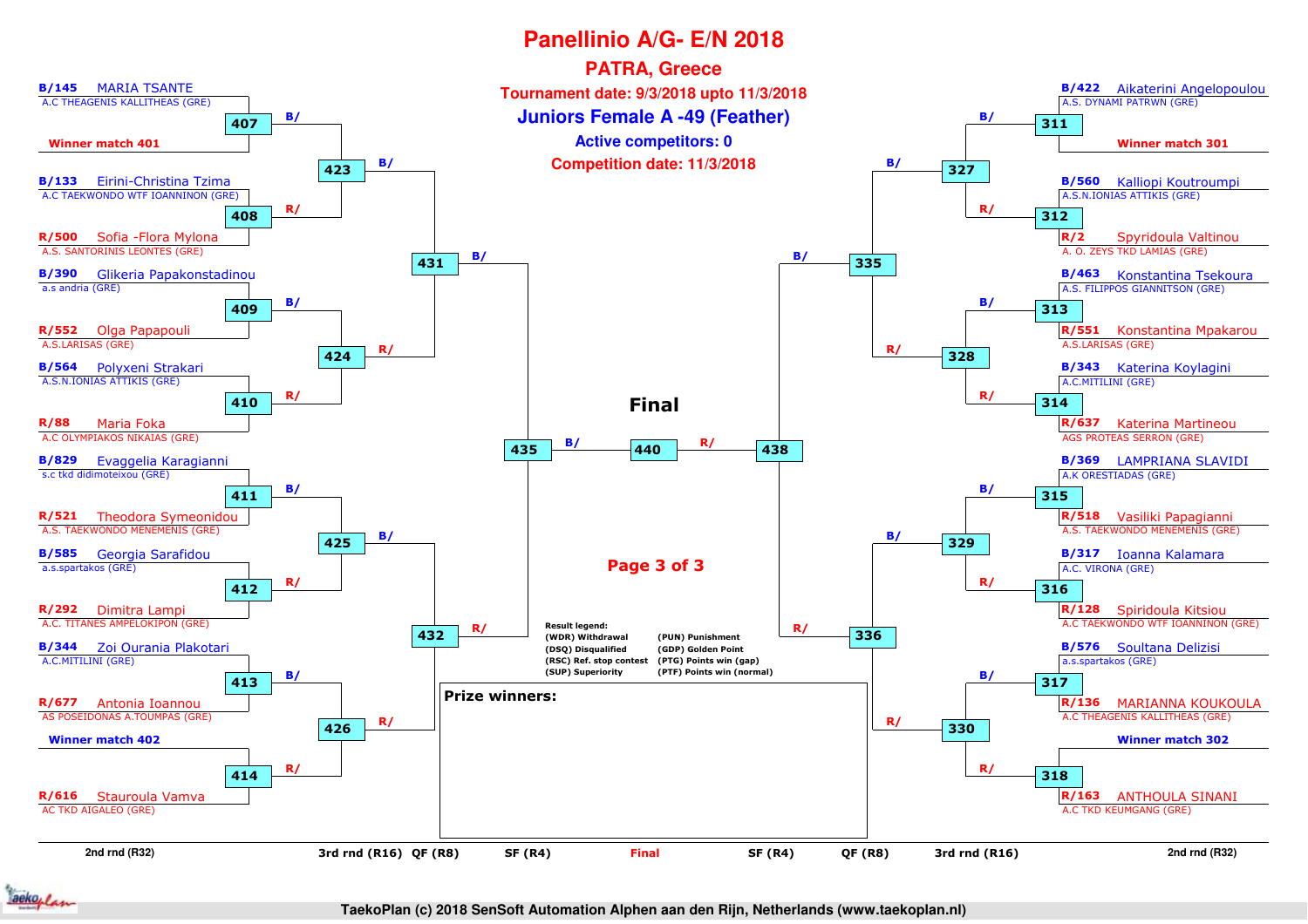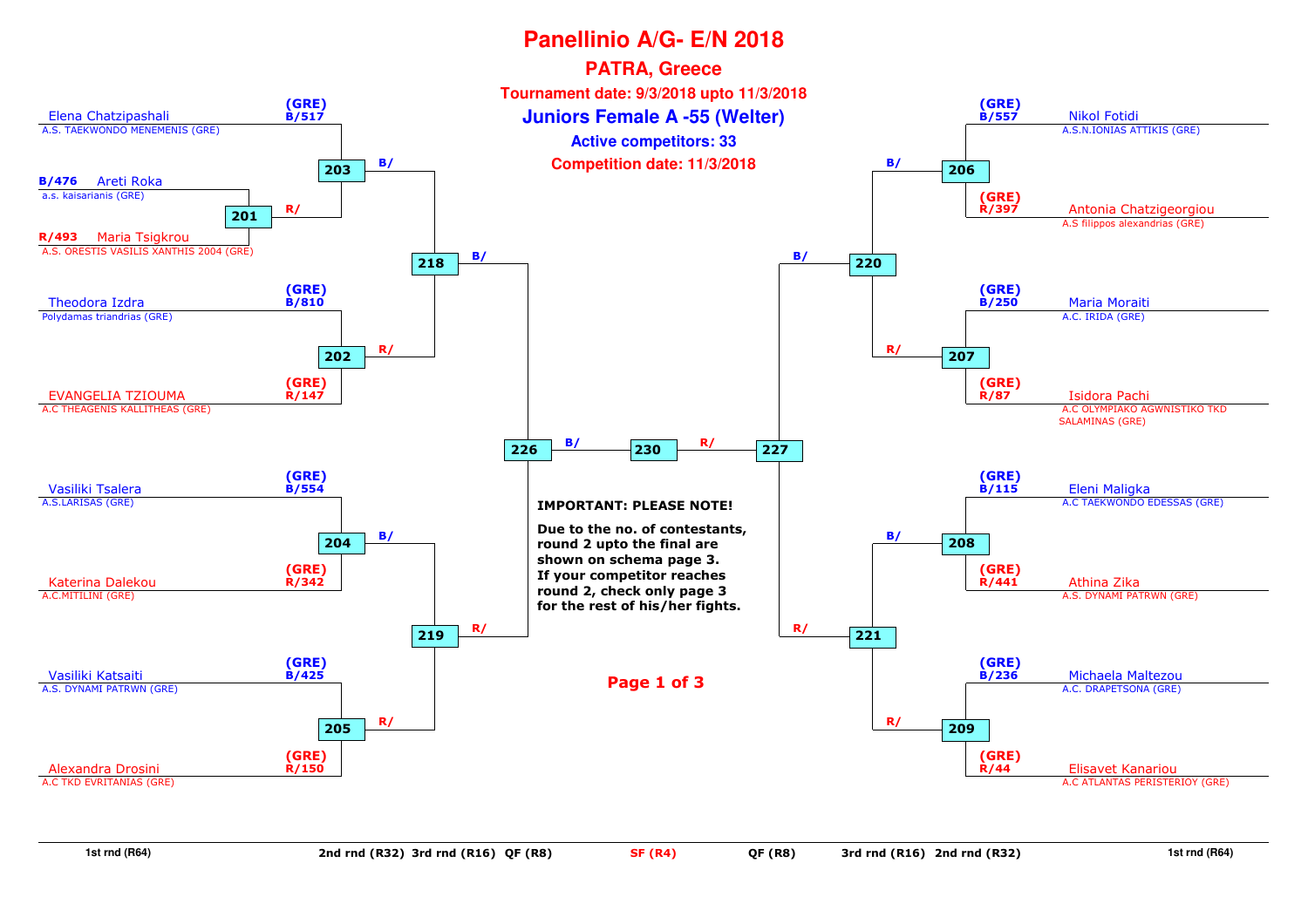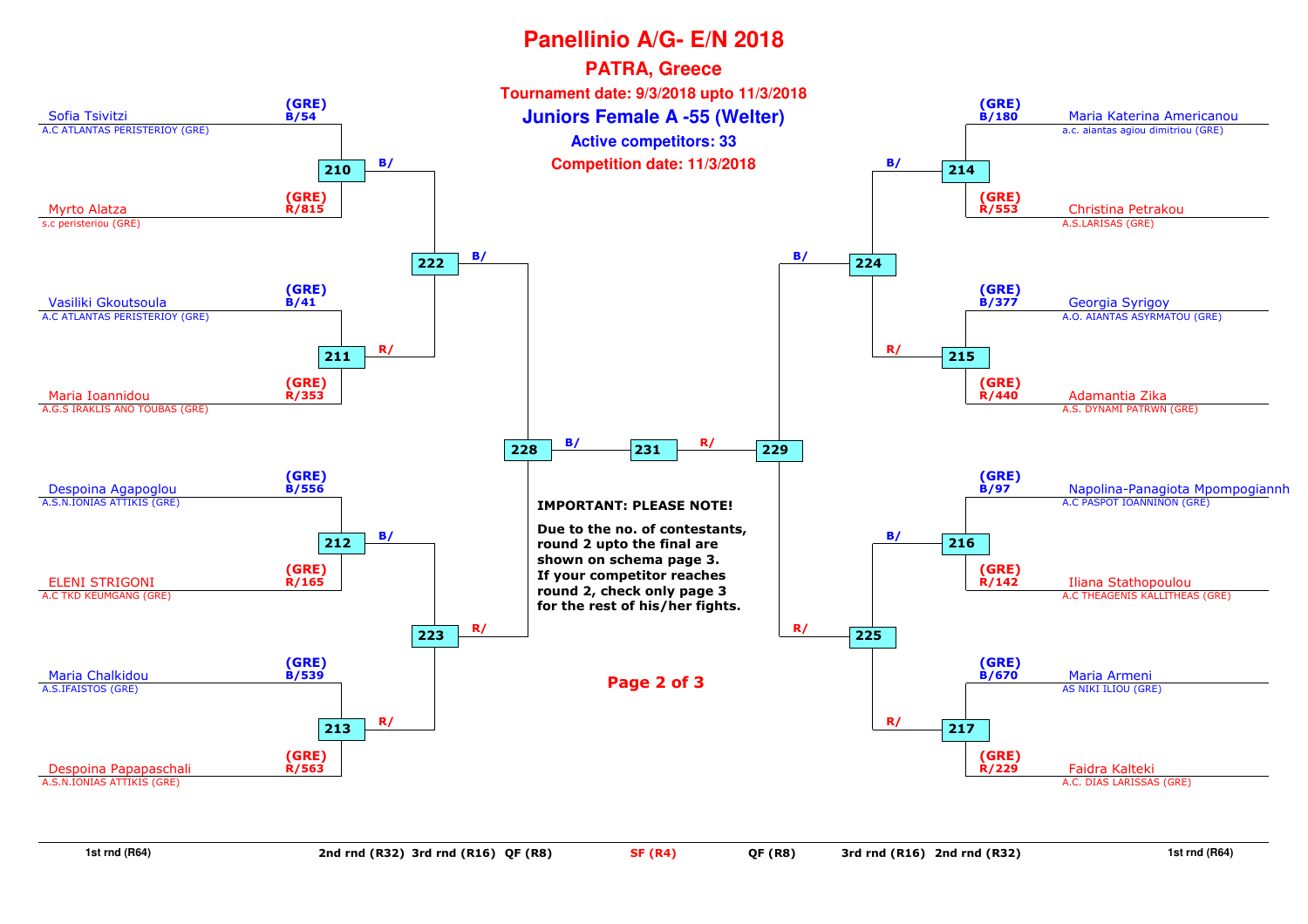

**TaekoPlan (c) 2018 SenSoft Automation Alphen aan den Rijn, Netherlands (www.taekoplan.nl)**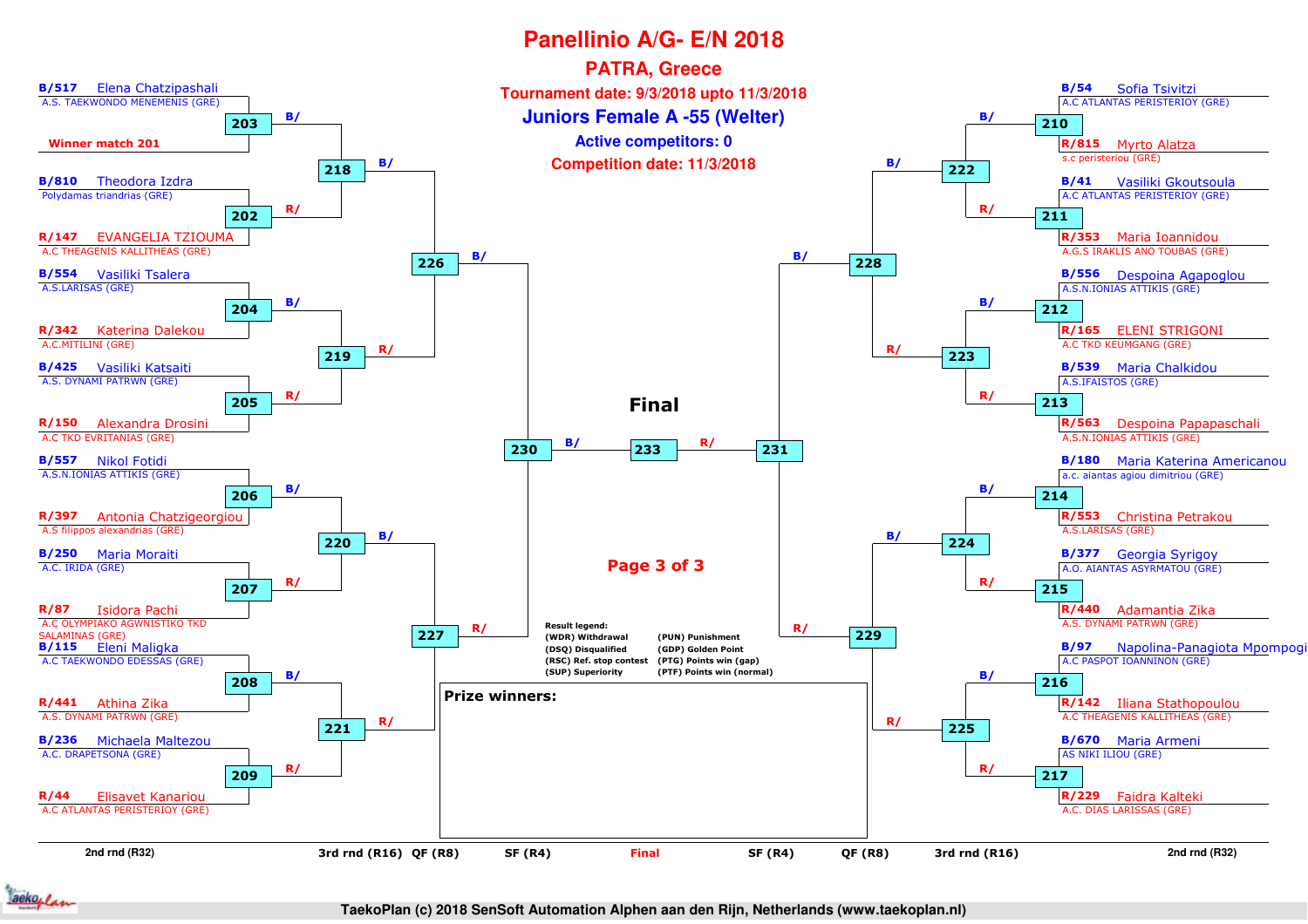